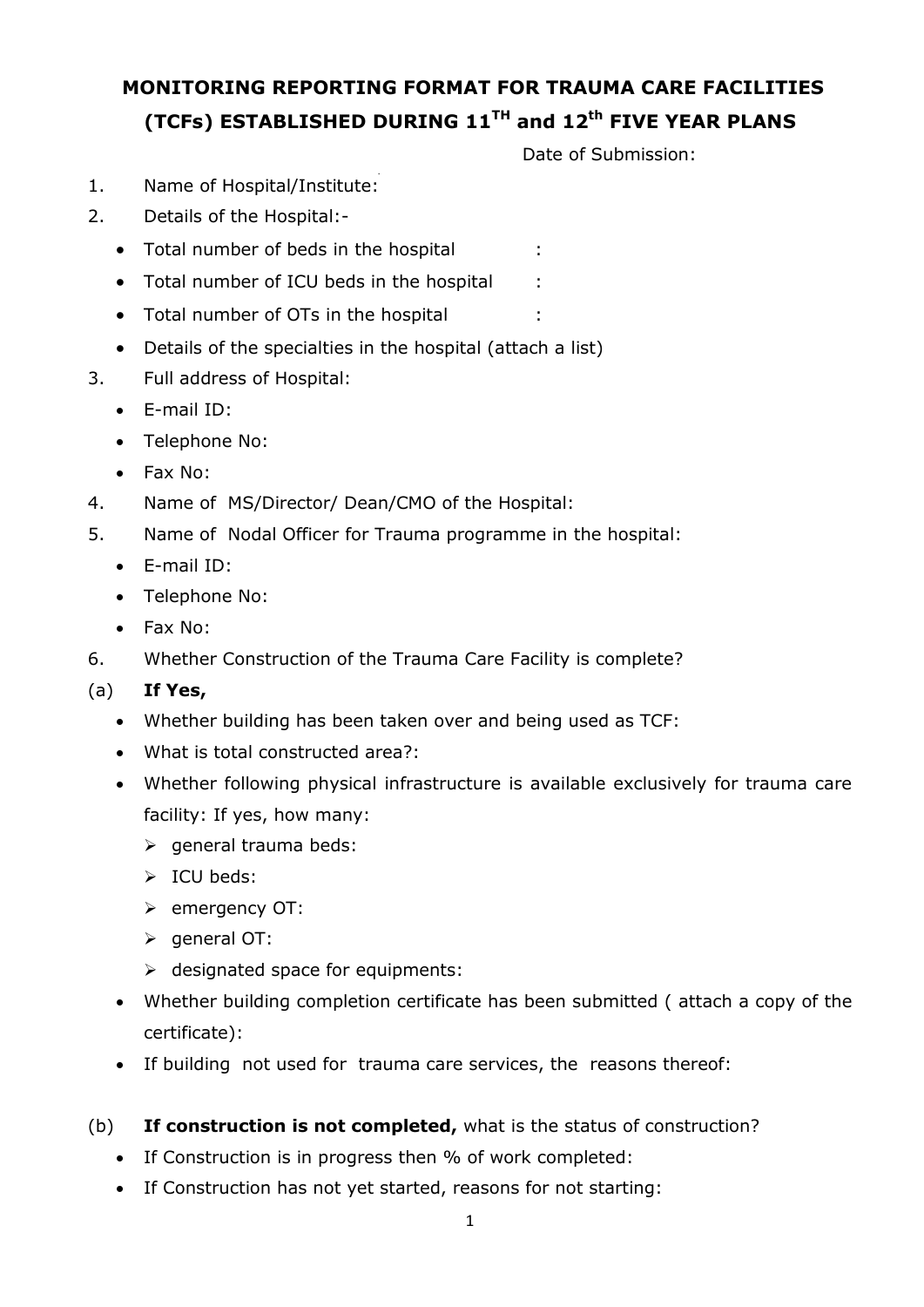- 7. Whether TCF has started functioning? **If yes:-**
	- No. of emergency cases of trauma/injury received during last month:
	- Number of major Operations during last month:
	- Number of minor Operations during last month:
	- Number of OPD cases during last month:
	- Number of beds occupied at present in:
		- $\triangleright$  General trauma ward:
		- $\triangleright$  Trauma ICU:
	- Whether following specialists are available round the clock or on call? If yes their numbers:
		- > Medical Officers:
		- > Orthopaedic Surgeons:
		- General Surgeons:
		- > Anesthetist:
		- > Neurosurgeon:
		- $\triangleright$  Paramedical and supporting staff:

## **(Please provide a copy of the roster month wise)**

- If manpower is not recruited under the programme, how TCF is functioning. Has the hospital got its own manpower to manage the work?
- Whether emergency OT is functioning or not:
- Whether General OT is functioning or not:
- Whether round the clock emergency services are maintained in the TCF:
- **(a)** Whether suggested equipments have been procured as per level of TCF? **If yes,**
	- Number and names of equipments procured for TCF (attach a list with price details)
	- Number of equipments installed and functioning in TCF (attach a list)
	- If not purchased, reasons thereof, and action being taken for the same:
- **(b)** Whether, the prescribed manpower has been recruited or not? **If yes,**
	- Detail with names, designation and No. of recruited staff ( attach a list) **If not**, the reasons thereof: